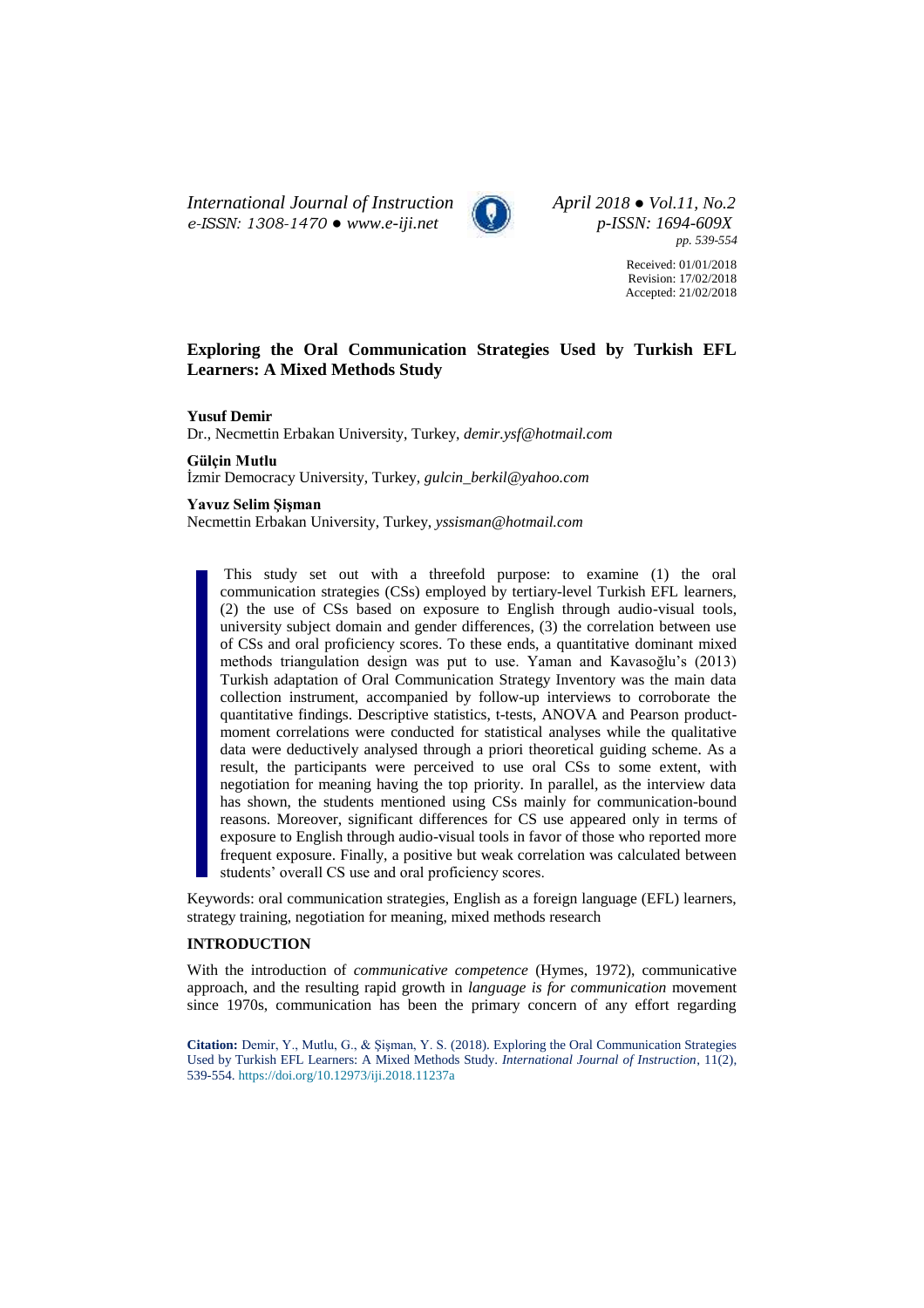foreign language learning and teaching. In parallel, being considered conducive to effective oral communication, the notion of communication strategies (CSs) has gained rapid momentum. As a notion labelled under strategic competence, the ability to employ strategies of language use in order to reach communicative goals (Malasit & Sarobol, 2013), CSs are a corollary of the mismatch between second language (L2) speakers' linguistic resources and communicative intentions which leads to difficulties or breakdowns in communication (Dörnyei & Scott, 1997). While CSs have often been viewed as L2 learners' effective tools for communication (Littlemore, 2003), they have also served as a catalyst for the development of research in the related fields of applied linguistics and second language acquisition. Naturally, being a newly-emerging concept at that time, early studies of CSs had a preliminary focus, and therefore centered primarily on defining, identifying and classifying them, while more recent ones have tended to investigate L2 learners' and speakers' use of CSs in different contexts (Koçoğlu, 1997; Mirzaei & Heidari, 2012), in terms of different factors (Huang, 2010; Bijani & Sedaghat, 2016; Maldonado, 2016), their relationship with other linguistic components (Khan, 2015; Toomnan & Intaraprasert, 2015), and moving from such investigations further tended to perform strategy training for using CSs (Maleki, 2007).

Scientific investigation of L2 learners' use of CSs is important, since this provides data regarding their instructional trajectories, specific learning experiences, cultural dispositions, personality traits, and their effects on acquiring CSs. Such a kind of investigation becomes even more worthwhile especially when it is structured around certain variables and characteristics including their proficiency level, cultural contexts, university subject domain, exposure to target language and so on. This is because such research helps to gain an in-depth understanding about the contribution of these factors to the actual use of CSs as a dynamic and modifiable tool, and if any, in what directions and how.

In the specific non-English speaking context of the present study, English as a foreign language (EFL) learners are equipped with the necessary knowledge of language including lexical items, grammatical structures and phonological units, with the communicative purpose of language in the foreground. Despite this multi-pronged encapsulation, it is often the case that these learners fall short in expressing themselves and achieving fluency in English. As a result, more or less, they tend to implement several CSs in order to circumvent these communication problems. In this respect, this study is an endeavor to explore the (extent of) oral CSs used by tertiary-level EFL learners (English preparatory program students) with regard to different variables, and the potential relationship between their use of CSs and oral proficiency. The present study is further motivated by the less amount of research on CSs in comparison to language learning strategies, despite the overriding importance of the former for establishing proficiency for communication. Moreover, this study defines a role for itself in resolving disagreements in the relevant literature concerning the extent to which variables such as proficiency level are related with learners' use of CSs (Nakatani, Makki & Bradley, 2012). To these ends, the following research questions guided this inquiry:

1. What are the oral CSs used by tertiary-level EFL learners?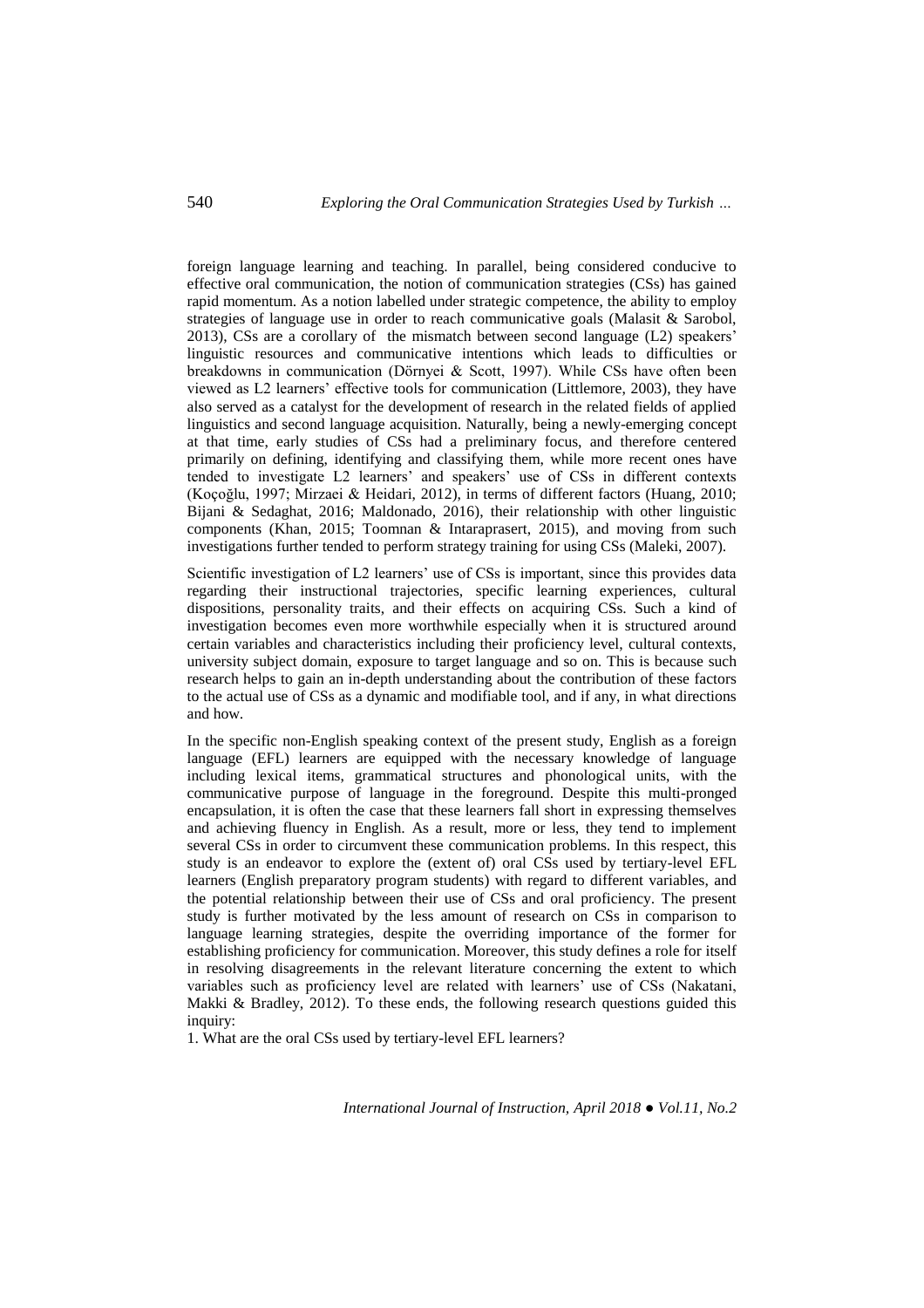2. Do the extent of CSs used by EFL learners differ in terms of their gender, university subject domain and exposure to English through audio-visual tools?

3. What is the relationship between EFL learners' use of CSs and their oral proficiency scores?

4. What are the perceptions of tertiary-level EFL learners in relation to their preferences for CSs?

#### **Theoretical Framework**

The conceptualization of CSs is mainly framed under psycholinguistic and interactional perspectives, and thus, they are largely defined in the frontiers of these theoretical accounts. The interactional view puts emphasis on the negotiation of meaning between the speaker and the interlocutor in the course of interaction (Rost & Ross, 1991), and in this sense, views CSs as "a mutual attempt of two interlocutors to agree on a meaning in situations where requisite meaning structures do not seem to be shared." (Tarone, 1980, p. 420). The psycholingustic approach, on the other hand, assigns a problem-solving role to CSs, considering it emergent in a cognitive process within the individual toward comprehension and self-expression (Maleki, 2010). Within this framework, CSs are defined as "potentially conscious plans for solving what to an individual presents as a problem in reaching a particular communicative goal" (Faerch & Kasper, 1983, p. 36). Both of these approaches are important to consider in researching CSs, since speakers and interlocutors are involved in both cognitive and interactional processes during communication (Uztosun & Erten, 2014). The importance of this consideration also derives from the fact that applying CSs "may start off as cognitive and result in interaction" (Mali, 2007, p. 41). With such a perspective, the present study adopts a theoretical triangulation of these approaches (Carter et al., 2014) in its bid to explore the array of CSs used by EFL learners in its specific context.

#### **Previous Research on Oral CSs in the Turkish EFL Context**

Oral CS studies in the Turkish context have thus far portrayed in a descriptive manner which strategies are oft-used, in addition to effects of certain variables on the use of CSs and their relationship with certain constructs. To begin with, Koçoğlu (1997) investigated the CSs employed by Turkish EFL learners when communicating with native English speakers, and the effect of the native interlocutors' gender on their use of CSs. It was found that Turkish EFL learners mostly used reduction strategies, paraphrase, cooperative strategies, generalization, word coinage, repetition and repair. In a later study, Kömür and Büyükyavuz (2013) analyzed ELT student teachers' use of CSs for coping with speaking and listening problems by using Nakatani's (2006) Oral Communication Strategies Inventory (OCSI). Based on the evidence from the ELT student teachers who participated in Erasmus Student Exchange Program and interacted with native speakers, it was reported that the use of English in real communication settings makes more meaningful contribution to the development of oral CSs. In their study which investigated oral CSs used by Turkish EFL learners, Yaman, Irgın and Kavasoğlu (2013) found that the most frequently used strategies were negotiation for meaning, compensatory, and getting the gist strategies. In addition, female students employed CSs more than males and high proficiency students. In a similar study,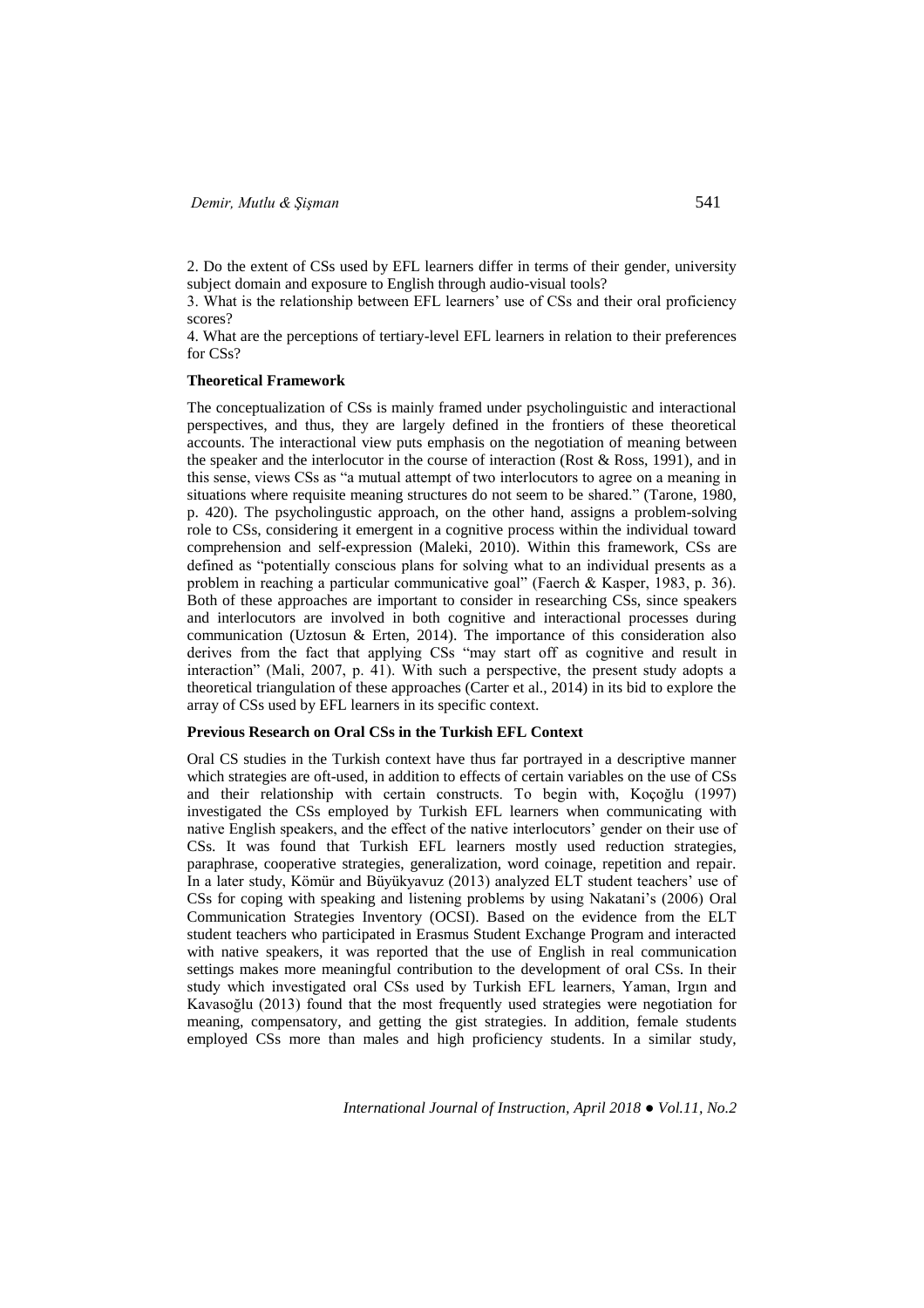542 *Exploring the Oral Communication Strategies Used by Turkish …*

Uztosun and Erten (2014) found that the Turkish EFL learners used a limited range of CSs and depended on certain strategies to cope with communication problems. They suggested that this might be caused by students' lack of opportunity to practice using different CSs. The study also revealed that students' proficiency level does not affect the choice of CSs.

### **METHOD**

### **Research Design**

The present study adopted a mixed methods triangulation design (quantitative dominant) with a purpose to "obtain different but complementary data on the same topic" (Morse, 1991, p. 122) for a better understanding of the research phenomenon. Given the variants of the triangulation design, it is simply a convergence model as the researchers aimed to "validate, confirm or corroborate quantitative results with qualitative findings" (Creswell & Clark, 2007, p. 65).

### **Participants**

Table 1

For the quantitative phase of the study, the participants were conveniently sampled from B1-level (Threshold level based on CEFR) compulsory English preparatory program students enrolled in a state university in Turkey. When the study data were collected, the students had spent one semester and a month in the preparatory program. Thus, these students were considered to have spent sufficient amount of time in terms of the learning process so as to report their perceived use of oral CSs.

| Demographic characteristics of participants                 |     |          |  |  |  |
|-------------------------------------------------------------|-----|----------|--|--|--|
| Variable                                                    | n   | $\%$     |  |  |  |
| Gender                                                      |     |          |  |  |  |
| Female                                                      | 113 | 52.6     |  |  |  |
| Male                                                        | 102 | 47.4     |  |  |  |
| Total                                                       | 215 | 100.00   |  |  |  |
| Out-of-class exposure to English through audio-visual tools |     |          |  |  |  |
| Always                                                      | 19  | 8.8      |  |  |  |
| Frequently                                                  | 84  | 39.1     |  |  |  |
| Sometimes                                                   | 95  | 44.2     |  |  |  |
| Rarely                                                      | 17  | 7.9      |  |  |  |
| Never                                                       | 0   | $\theta$ |  |  |  |
| Total                                                       | 215 | 100.00   |  |  |  |
| University subject domain                                   |     |          |  |  |  |
| Science                                                     | 92  | 42.8     |  |  |  |
| Social science                                              | 123 | 57.2     |  |  |  |
| Total                                                       | 215 | 100.00   |  |  |  |

For the qualitative phase of the study, maximum variation sampling was performed to see variations with regard to some of the basic demographic characteristics. As the purpose was to "identify important common patterns that cut across variations" (Patton,

2002, p. 243), the researchers sought for variations through the selection of interviewees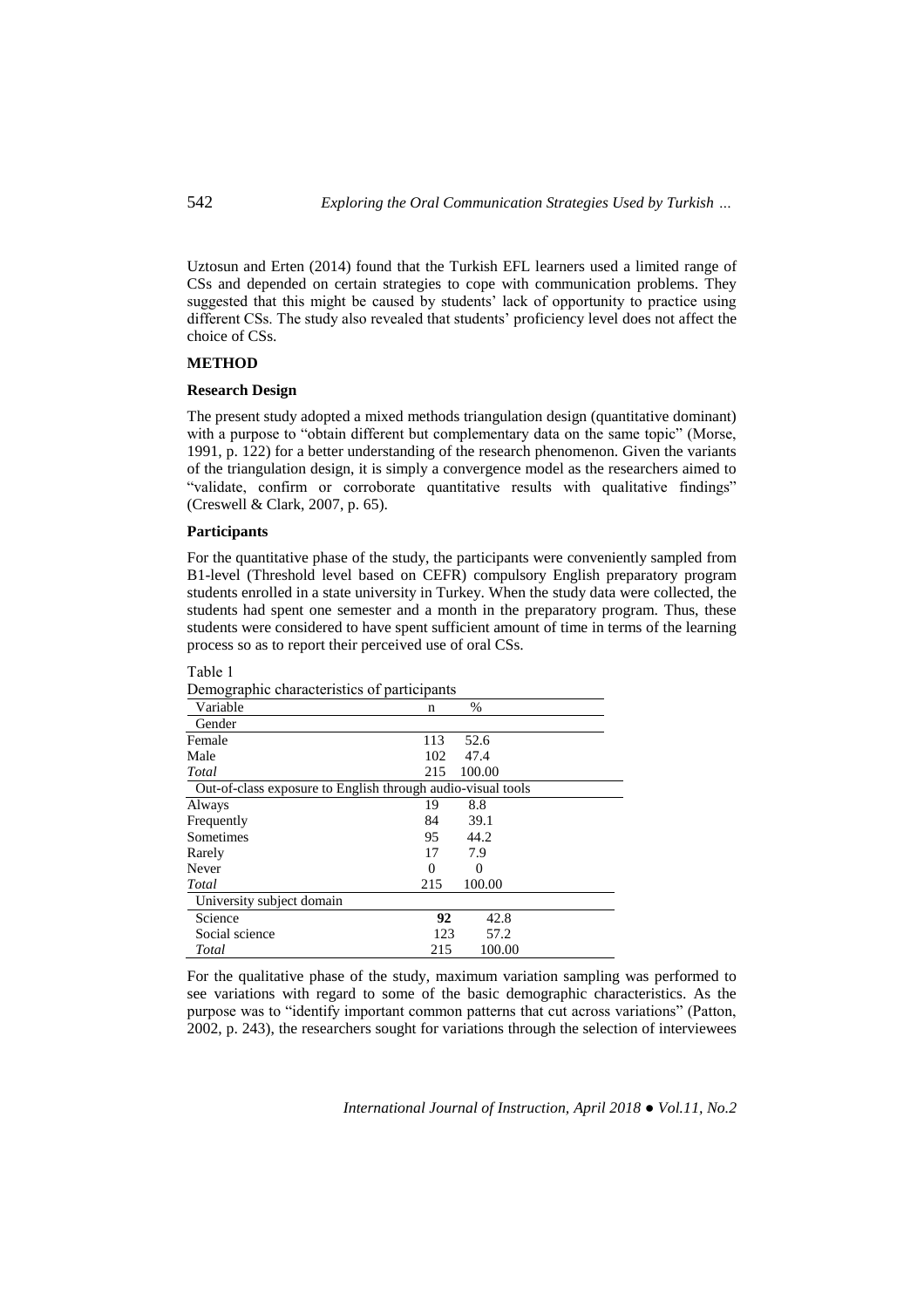in relation to similar degrees of representation based on students' gender and university subject domains. In this regard, a total of seven students were interviewed. That is, four students from the aviation management department (two females and two males), two students from the international relations department (one female and one male) and one student from the industrial engineering department (one female) participated in the interviews.

#### **Data Collection Instruments**

### *Oral Communication Strategies Inventory (OCSI)*

Data from the students' perceptions of the extent of their oral CS use have been collected by means of the adapted version of the Oral Communication Strategy Inventory (Yaman & Kavasoğlu, 2013), with some minor modifications performed for the present study. For the purposes of this study, only the speaking skills strategies section was employed with the exclusion of two subscales from the original eight-factor instrument. In a previous study, Nakatani (2010) reported an alpha coefficient of .86 on the overall scale. Yaman and Kavasoğlu (2013) performed the Turkish adaptation of the OCSI and retained seven factors with a Cronbach alpha value of .83 on the total inventory. Although Yaman and Kavasoğlu's (2013) adapted version have been used in several studies with satisfying validity and reliability results in the Turkish contexts (see Kömür & Büyükyavuz, 2013; Arpacı-Somuncu, 2016), some weaknesses related to the Turkish translation and wording, meaningful allocation of the items to the particular scale, and the statistical concerns as to the required number of items for a factor to be reliable (See Tabachnick & Fidell, 2007) were detected by the researchers, and these were consulted to the experts. Thus, guidance from the expert opinions resulted in a modified OCSI which is composed of 32 items and six subscales elicited on a five-point Likert scale ranging from 1 (never) to 5 (always). The six subfactors adapted for this study (social affective, fluency-oriented, negotiation for meaning, accuracy-oriented, message reduction and alteration, message abandonment) had Cronbach's alpha coefficients of .68, .64, .69, .57,.61 and .51 respectively. Moreover, Cronbach's Alpha value of .80 on the total OCSI supported the reliability of the instrument. It was seen, however, for two of the scales, the internal consistency of reliability was lower than the other sub-factors. However, it should be remembered that Cronbach's alpha values are sensitive to the number of items included in the scale and with scales including fewer items than 10, it would be normal to expect low Cronbach's Alpha values (Pallant, 2007). Moreover, Kline (1999) expects lower reliability values when it is the social sciences data. For such situations, Briggs and Cheek (1986) recommended considering the mean inter-item correlation for the items. Thus, the analysis of the inter-item correlations showed an acceptable fit with the presence of an optimal range for the interitem correlations (i.e. between .20 to 40). Therefore, the researchers reported the adapted OCSI in this study as a reliable tool to conduct their further analyses.

### *Oral Proficiency Scores*

Impromptu speaking tasks were utilized to investigate the learners' oral proficiency scores. These speaking tasks composed one part of the monthly tests administered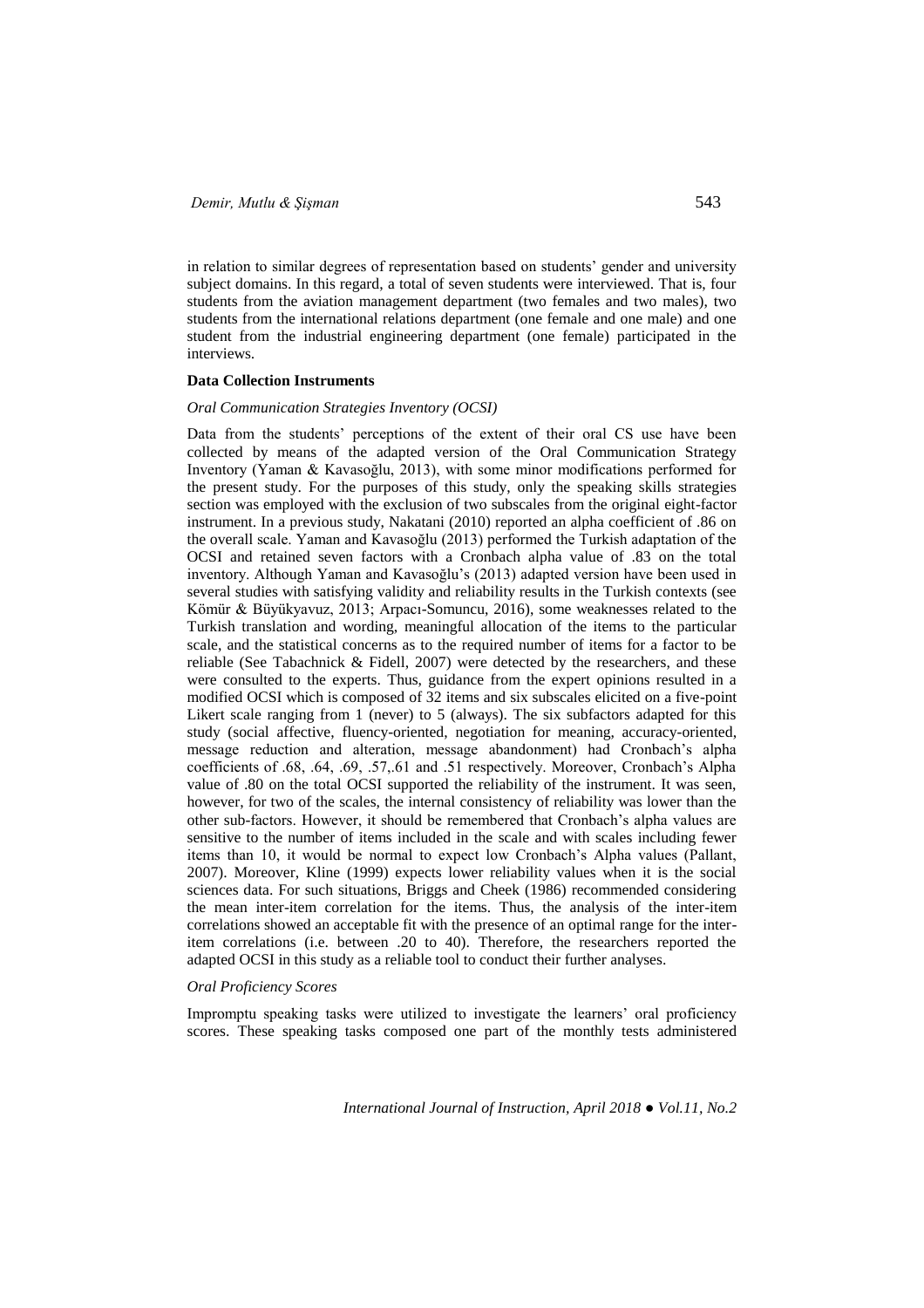during the spring semester. The scores from these three subsequent tests were aggregated to compose one particular speaking test score. Given the content of the speaking tasks, they were prepared in line with the classroom practice, that is, the contents were similar to daily classroom activities covered in the textbook.

#### *Interviews*

The interviews were conducted through the interview schedule prepared in line with the quantitative concerns of the study. The interviews included two main sections: background questions and questions about content and process. The first section concerning student background data included some questions about the students' experiences with speaking English, and some of their likes and dislikes related to the general English learning process. These questions acted like preparation questions for the following section eliciting the real content and process, that is, the main purpose questions. Then, the following questions "*What type of solutions do you seek to overcome the difficulties you experience in communicating with your teachers and peers*?" and "*Do you think some of the strategies and solutions you use are effective on your achievement in speaking skills?*" were asked in the interviewees' mother tongue, i.e. in Turkish.

### **Data Analysis**

For the quantitative phase of the study, before the main analyses, the obtained data were screened and cleaned through the confirmation of missing values not exceeding 5% of the whole data. Descriptive statistics, t-tests, ANOVA and Pearson product-moment correlations were conducted for statistical analyses. In advance of all the quantitative analyses, required statistical assumptions were checked against any violations. Before each of the main analyses, the assumption of normality, that is, whether the data show normal distribution or not was checked by means of Skewness and Kurtosis values, Kolmogorov-Smirnov and Shapiro-Wilks Tests as well as the examination of histograms and normal Q-Q plots for the study variables included in each research question. The results from these analyses revealed that the assumptions of normality of sampling distributions were met throughout.

With regard to the analysis of the qualitative data, the interview data were deductively analysed. In such an approach, "the researcher looks for predetermined, existing subjects by testing hypotheses or principles…" (Bengtsson, 2016, p. 10) and "has to create a coding list before starting the analyzing process" (p. 12), usually derived from the relevant literature so as to code the data. With a priori theoretical guiding scheme to examine the data, it is way easier to obtain high reliability (Catanzaro, 1988). For the coding of the qualitative data, in this study, categories were borrowed from the strategy subdimensions available in the instrument (OCSI) used for the quantitative phase of this study, which are also present in Nakatani's original inventory. Following the transcription of the data, the students' verbal reflections toward their strategy moves (e.g. using fillers) were embedded into the related subcategory (social affective subcategory in this case) through the collaborative coding of the three researchers. Such an approach to qualitative data analysis, also called *investigator triangulation* which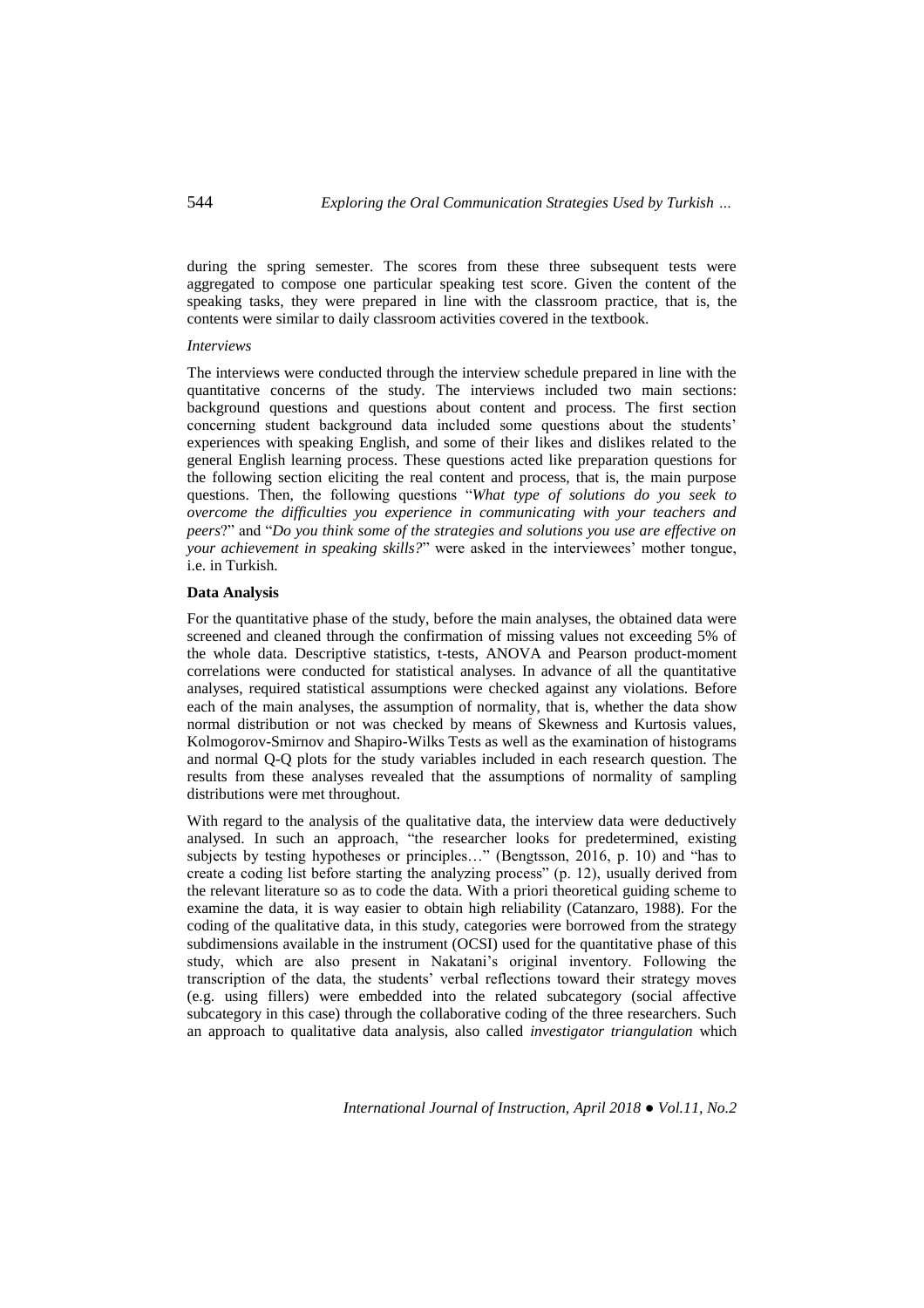requires the gathering of multiple researchers in investigating the same problem, helped promote the credibility and conformability of the analysis (Anney, 2014), and thus provided *trustworthiness* for the analysis (Guba & Lincoln, 1981).

## **FINDINGS**

## **Oral CSs Used by Tertiary-Level EFL Learners**

Table 2 displays the mean frequencies for all participants on the whole OCSI and seven subcategories. When the average score of the means of all the participants on the whole OCSI on a five-point Likert scale is examined, it is seen that the participants' use of CSs falls within the range of *medium-to-high* frequency ( $\bar{x}$  = 3.50, *SD* = .38). When the average scores are examined in terms of subcategories, negotiation for meaning demonstrates the highest ( $\bar{r}$  = 3.76, *SD* = .48) falling within the range of *medium-tohigh* frequency whereas message abandonment subcategory has the lowest means ( $\bar{r}$  = 2.62, *SD* = .81), being within the range of *low-to-medium* frequency. The remaining four subcategories fall within *medium-to-high* frequency in a descending order as fluencyoriented  $(\bar{x} = 3.62, SD = .62)$ , message reduction and alteration  $(\bar{x} = 3.62, SD = .61)$ , social affective ( $\bar{x}$  = 3.44, *SD* = .64), and accuracy-oriented ( $\bar{x}$  = 3.25, *SD* = .78).

Table 2

Participants' oral CS use based on the total scale and subcategories

| <b>OCSI</b> Subcategory               | N   | x    | SD  |  |
|---------------------------------------|-----|------|-----|--|
| social affective (SA)                 | 215 | 3.44 | .64 |  |
| negotiation for meaning (NM)          | 215 | 3.76 | .48 |  |
| message abandonment (MA)              | 215 | 2.62 | .81 |  |
| message reduction and alteration (MR) | 215 | 3.62 | .61 |  |
| accuracy-oriented (AO)                | 215 | 3.25 | .78 |  |
| fluency-oriented (FO)                 | 215 | 3.62 | .62 |  |
| total OCSI (TO)                       | 215 | 3.50 | 38  |  |

\*1.00-2.00(Low), 2.01-3.00(Low-to-Medium), 3.01-4.00(Medium-to-High), 4.01-5.00(High)

#### **Differences in the Use of OCSs in terms of Student-related Variables**

### *Differences in the use of OCSs in terms of Gender*

Given the mean scores of males and females in terms of the frequency of oral CS use, there is a little difference between the two groups, with females having a higher oral CS frequency ( $\bar{x}$  = 3.52, *SD* = .39) than the males ( $\bar{x}$  = 3.47, *SD* = .37). In order to test if this difference was significant, an independent samples t-test was conducted. As is evident in Table 3, the results showed that there was no statistically significant difference in the frequency of oral CS use by males and males.

Table 3

T test for Gender in relation to Oral CS Use

| Groups           | $\overline{\phantom{a}}$<br>∼ |         |     | $\mathbf{r}$<br>αı |     |  |
|------------------|-------------------------------|---------|-----|--------------------|-----|--|
| female $(n=113)$ | າ ເາ<br>ے                     | $\cdot$ | 002 | າ 1 2              | 378 |  |
| Male $(n=102)$   | 3.47                          | ັບ      |     |                    |     |  |
|                  |                               |         |     |                    |     |  |

*p*>.05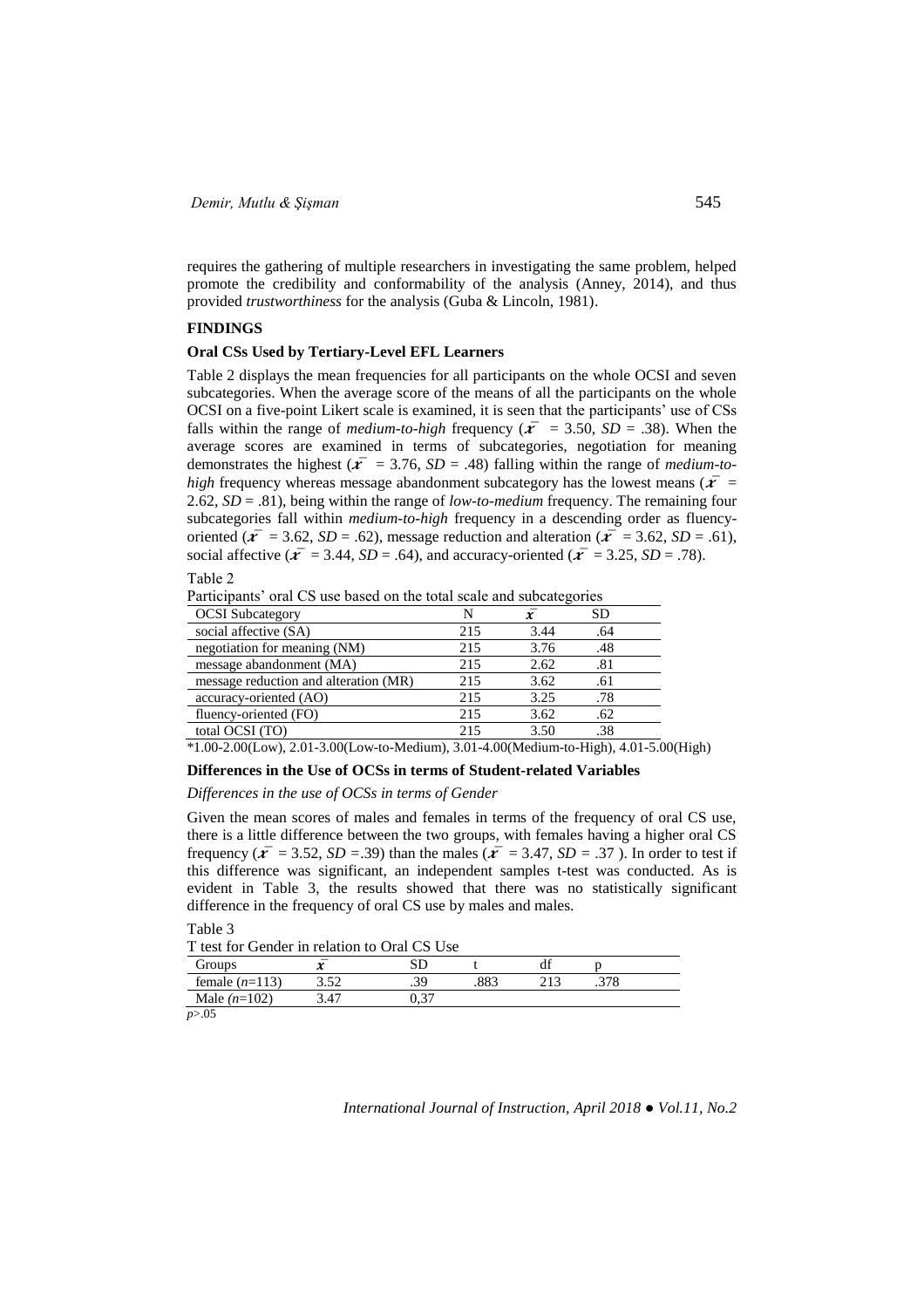### *Differences in the use of CSs in terms of University Subject Domain*

Given the means for the students from the social sciences-related departments ( $\bar{x}$  = 3.53, *SD* = .40 ) and those from the science related departments ( $\bar{x}$  = 3.45, *SD* = .35 ), there is a slight difference between the two groups, with the former having a little higher mean for CS use than the latter group. However, as shown in Table 4, no statistical difference was observed between the means of the two groups, which means that there is no statistically significant difference in the oral CS use in terms of the students' subject domains (*t (213*)= 1.47, *p* >.05).

Table 4

T test for University Subject Domain in relation to Oral CS Use

| Groups                    |     |      | uı |     |  |
|---------------------------|-----|------|----|-----|--|
| social sciences $(n=123)$ | 40  | .468 |    | 44ء |  |
| science $(n=92)$          | ت ب |      |    |     |  |
| p > 0.05                  |     |      |    |     |  |

## *Differences in the Use of OCSs in terms of Out-of-class Exposure to English through Audio-visual Tools*

A one-way between-groups analysis of variance was conducted to examine the effect of out-of-class exposure to English through audio-visual tools on the frequency of oral CS use. The independent variable, out-of-class exposure to English through audio-visual tools included five levels: never, rarely, sometimes, usually and always. The dependent variable was the participants' frequency of oral CS use. The ANOVA was significant, *F*   $(3, 211) = 4.88$ ,  $p = .003$  (Table 5). The strength of the relationship between the frequency of oral CS use and out-of-class exposure to English through audio-visual tools, as assessed by  $\eta^2$  (Eta squared), was medium, which means that only 6% of the variance in the participants' oral CS use is explained by the participants' out-of-class exposure to English through audio-visual tools. Post-hoc comparisons using the Tukey HSD test indicated that the mean score for those students reporting their exposure as *always* ( $\overline{x}$  =3.73, *SD*=.36) was significantly different from those with *sometimes* frequency reportings  $(\bar{x} = 3.44, SD = 36)$ , and from those with *rarely* frequency reportings ( $\bar{x}$  =3.35, *SD*=.44). Those with *always* frequency reportings ( $\bar{x}$  =3.73, *SD*  $=$ .36) and *often* frequency reportings ( $\bar{x}$  =3.54, *SD*=.36), and similarly, those with *rarely* and *sometimes* or *often* frequency reportings were not statistically different from one another in terms of their oral CS use although there appears to be a slight difference based on their mean values.

Table 5 ANOVA Summary Table

| $1.11107$ $1.1.1$ Duminium    | 1. uviv                                   |     |        |       |                                           |
|-------------------------------|-------------------------------------------|-----|--------|-------|-------------------------------------------|
| Source                        | درد                                       | uі  | MS     |       | Direction of Differences                  |
| <b>Exposure Group</b>         | 2017.56                                   |     | 672.52 | 4.88* | $D < A^*$ . $C < A^*$                     |
| Error                         | 29152.98                                  |     | 138.17 |       |                                           |
| Total                         | 31170.54                                  | 214 |        |       |                                           |
| $\mathbf{a}$ and $\mathbf{a}$ | $\sim$ $\sim$ $\sim$ $\sim$ $\sim$ $\sim$ |     | $\sim$ |       | $\sim$ $\sim$ $\sim$ $\sim$ $\sim$ $\sim$ |

\**p*<.01 ; A = always reportings for out-of-class exposure; C = sometimes reportings for out-of-class exposure;  $D$  = rarely reportings for out-of-class exposure.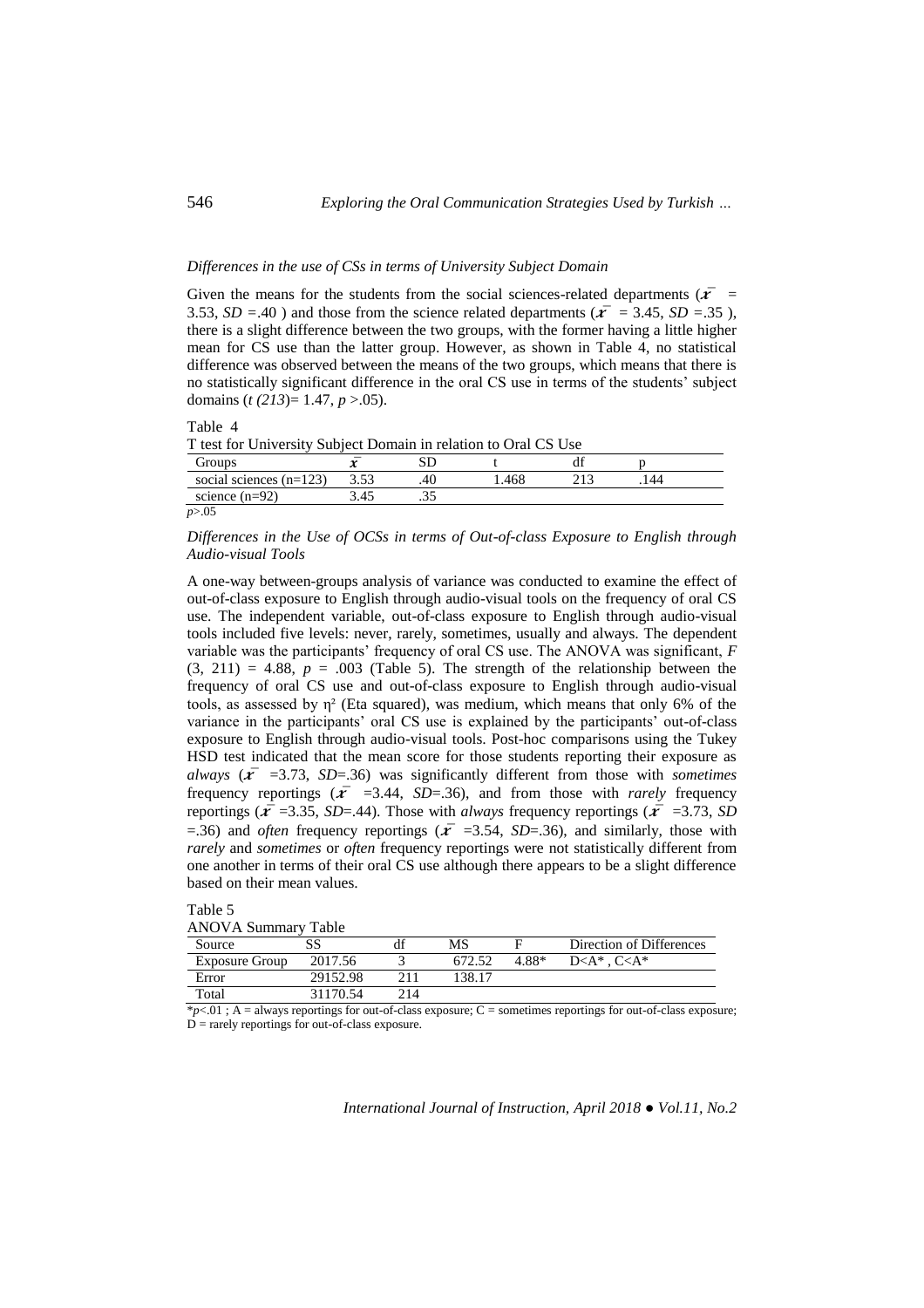## **Relationship between EFL Learners' Use of Oral CSs and Their Oral Proficiency Scores**

The potential relationship between students' oral proficiency scores and frequency of oral CS use, computed as a total score on the whole OCSI and also with regard to the six subcategories, was investigated using Pearson product-moment correlation coefficient. The results of the correlational analyses presented in Table 6 show that five out of seven correlations were statistically significant and were greater than or equal to .13. That is, there was a relatively weak positive correlation between the students' oral communication proficiency scores and the total frequency score they got from the whole OCSI  $(r = .14, p < .05)$ , and the subcategory mean frequency they got from the social affective strategies ( $r = 0.15$ ,  $p < 0.05$ ). Similarly, the correlation between oral CS use and the remaining three strategy subcategories, message abandonment, accuracy-oriented and fluency-oriented sub-dimensions were statistically significant, but suggesting again a small relationship between subcategory-based oral CS use and students' oral proficiency levels. For the positively associated strategy subcategories, high levels of oral CS use were related to higher levels of oral proficiency gains. Given the presence of any significantly and negatively associated strategy subcategories, the direction of the relationship was found to be negative only for the message abandonment subcategory and there was still a small correlation between this sub-factor and oral proficiency scores. The strategy items with no significant correlations with the students' oral proficiency scores were those from the negotiation for meaning and message reduction and alteration subcategories.

#### Table 6

Pearson product-moment correlations between oral proficiency scores and oral CS use (on OCSI subcategories and the whole OCSI)

| Scales compared to the oral proficiency scores |        |         |
|------------------------------------------------|--------|---------|
| Social affective (SA)                          | .15    | $.029*$ |
| Negotiation for meaning (NM)                   | .13    | .074    |
| Message abandonment (MA)                       | $-.26$ | $.000*$ |
| Message reduction and alteration (MR)          | $-14$  | .052    |
| Accuracy-oriented (AO)                         | .25    | $.000*$ |
| Fluency-oriented (FO)                          | .23    | $.001*$ |
| Total OCSI (TO)                                | .14    | $.045*$ |

\**p*<.05

#### **Follow-up Findings of the Students' Use of CSs**

Serving as a follow-up and complementary, this part reports the interviewees' stated strategy moves under the related categories in an effort to corroborate and build on the quantitative findings of the first research question (i.e. their use of CSs as elicited through the OCSI instrument). As can be seen in Table 7, the participants stated using several strategies which include compensatory replacement, simplification, diversification, the use of body language, gestures, mimics, eye contact, fillers, examples, equivalents/similar structures and vocabulary, simultaneous visuals, tracking interlocutors' facial expressions, repeating utterances/extra explanation, smiling, playing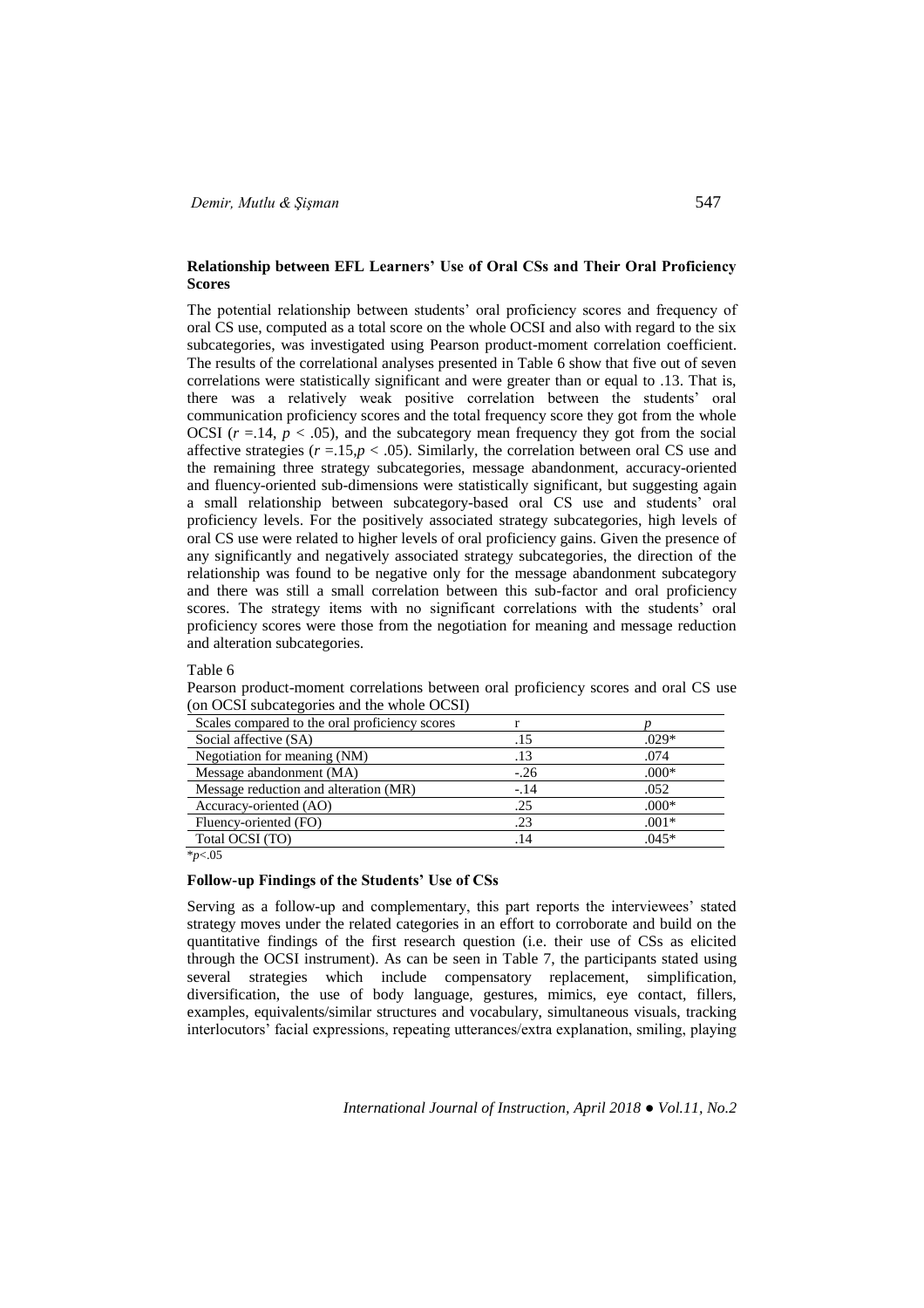safe in terms of vocabulary use, receiving/providing peer assistance, taking the time to devise the speech. Given the related categories, these strategies were associated with and represented the following strategy categories: Negotiation for Meaning While Speaking, Message Reduction and Alteration, Social Affective, Fluency-Oriented, Message Abandonment and Attempt to Think in English. Accuracy-oriented strategy category was the only one which was not touched upon and thus not represented in the interviewees' accounts.

Moreover, as a byproduct of the main research concerns, analysis of the data further revealed the functions and rationales behind the participants' use of particular strategies. When these functions and rationales are amalgamated, the participants were perceived to use strategies, to a large extent, to realize trouble-free communication purposes such as expressing themselves better, conveying the message more clearly, consolidating and facilitating interlocutors' understanding of the message. Apart from the communicationoriented purposes, the participants also reported a number of reasons for the strategies they employed which included reducing stress, gaining time, attracting listeners' focus and attention, thinking faster, enhancing linguistic productivity and positive energy, relieving the monotony, providing more retention, retrieving words and receiving dis/approval to further the speech.

Table 7

Analyzed version of the interviewees' reflections

| Strategy                                                  | Category                               | Rationale                                                                                                                                                                                             | Example/Quotation                                                                                                                                                                                                                                                                             |
|-----------------------------------------------------------|----------------------------------------|-------------------------------------------------------------------------------------------------------------------------------------------------------------------------------------------------------|-----------------------------------------------------------------------------------------------------------------------------------------------------------------------------------------------------------------------------------------------------------------------------------------------|
| Body language                                             | <b>Speaking</b>                        | <i>Negotiation for</i> On the part of the strategy user<br>Meaning While To express oneself more easily<br>To reduce stress                                                                           | "I can express myself better through<br>body language."<br>"I feel nervous and cannot speak if I<br>don't use body language".                                                                                                                                                                 |
| Compensatory<br>replacement                               | Message<br>Reduction and<br>Alteration | On the part of the strategy user<br>To express oneself in different<br>ways                                                                                                                           | 1. "How much sugar do you need?"<br>when the student has difficulty<br>retrieving the quantifiers such as well<br>sugared, with a middling amount or<br>little sugared<br>2. If the student has difficulty giving<br>directions for location B, defining it<br>between the locations A and C. |
| Using visuals<br>simultaneously                           | <b>Speaking</b>                        | <i>Negotiation for</i> On the part of the strategy user<br>Meaning While To express oneself better<br>To convey the message more<br>clearly                                                           | Making use of a direction sign to give a<br>direction                                                                                                                                                                                                                                         |
| Tracking<br>interlocutors'<br>facial expressions Speaking |                                        | Negotiation for On the part of the interlocutor<br>Meaning While To check for interlocutors'<br>understanding<br>On the part of the strategy user<br>To receive dis/approval to<br>further the speech | "I check the listener's understanding<br>by looking at his/her facial<br>expressions. He/she provides a hint<br>somehow".<br>"I am aware that the listener nods<br>her/hand as an approval. This makes<br>me further the topic".                                                              |
| Repeating<br>utterances/extra<br>explanation              | <i>Speaking</i>                        | <i>Negotiation for</i> On the part of the interlocutor<br>Meaning While To consolidate interlocutors'<br>understanding                                                                                | "I am repeating the words so as to<br>make my message more clear".                                                                                                                                                                                                                            |
| Using fillers                                             |                                        | Social Affective On the part of the strategy user<br>To gain time                                                                                                                                     | You see, well, errr                                                                                                                                                                                                                                                                           |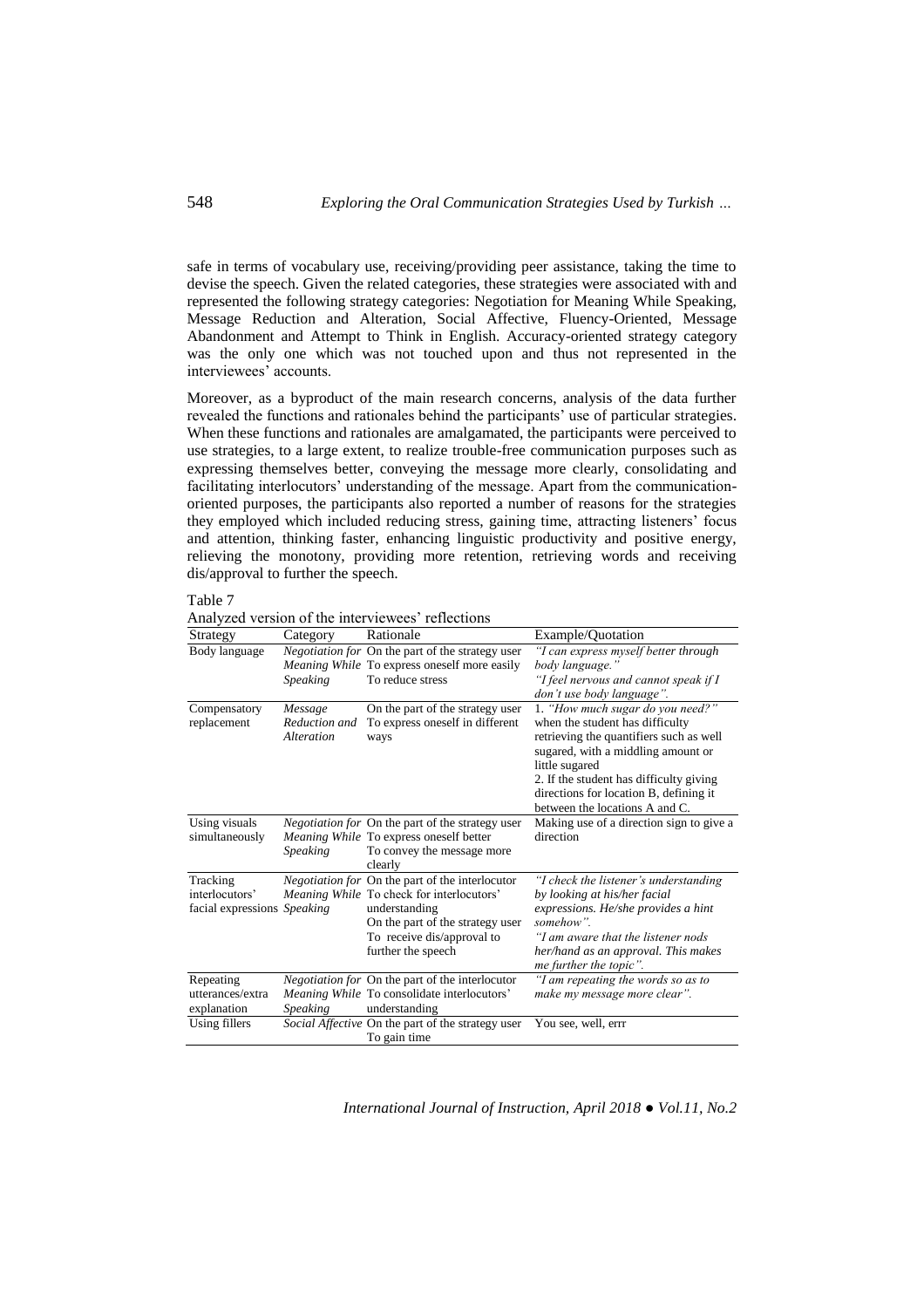# *Demir, Mutlu & Şişman* 549

| Using examples                 | Meaning While To think faster<br>Speaking | Negotiation for On the part of the strategy user For example, for instance<br>To retrieve more words<br>On the part of the interlocutor<br>To attract listeners' focus and<br>attention<br>To facilitate understanding |                                                                                                                                                                                                                                   |
|--------------------------------|-------------------------------------------|------------------------------------------------------------------------------------------------------------------------------------------------------------------------------------------------------------------------|-----------------------------------------------------------------------------------------------------------------------------------------------------------------------------------------------------------------------------------|
| Using                          | Message                                   | On the part of the strategy user                                                                                                                                                                                       | The use of present perfect instead of                                                                                                                                                                                             |
| equivalents/                   | Reduction and                             | To pursue communication                                                                                                                                                                                                | simple past,                                                                                                                                                                                                                      |
| similar structures Alteration  |                                           |                                                                                                                                                                                                                        | Can instead of could, metro instead of                                                                                                                                                                                            |
| and vocabulary                 |                                           |                                                                                                                                                                                                                        | underground                                                                                                                                                                                                                       |
| Simplification                 | Message                                   | On the part of the strategy user                                                                                                                                                                                       | "become good" instead of "recover"                                                                                                                                                                                                |
|                                | Reduction and<br>Alteration               | To express oneself better                                                                                                                                                                                              |                                                                                                                                                                                                                                   |
|                                |                                           | On the part of the interlocutor                                                                                                                                                                                        |                                                                                                                                                                                                                                   |
|                                |                                           | To facilitate understanding                                                                                                                                                                                            |                                                                                                                                                                                                                                   |
| Diversification                | Fluency-                                  | On the part of the strategy user                                                                                                                                                                                       | Using different discourse markers that                                                                                                                                                                                            |
|                                | <b>Oriented</b>                           | To relieve the monotony                                                                                                                                                                                                | have the same meaning                                                                                                                                                                                                             |
|                                |                                           | Gestures, mimics, Negotiation for On the part of the strategy user                                                                                                                                                     | "When I use gestures, I can think faster                                                                                                                                                                                          |
| eye contact                    | Meaning While To think faster             |                                                                                                                                                                                                                        | and recall more words".                                                                                                                                                                                                           |
|                                | <b>Speaking</b>                           | To enhance linguistic<br>productivity                                                                                                                                                                                  |                                                                                                                                                                                                                                   |
| Smiling                        |                                           | Social Affective On the part of the strategy user<br>To create positive energy                                                                                                                                         | "In my opinion, it is important to smile<br>while you are speaking. This helps me<br>transmit positive energy, and in turn,<br>receive positive energy".                                                                          |
| Playing safe in                | Message                                   | On the part of the strategy user                                                                                                                                                                                       | "I prefer to use the vocabulary that I                                                                                                                                                                                            |
| terms of                       | Reduction and                             | To convey the message more                                                                                                                                                                                             | am sure I know of".                                                                                                                                                                                                               |
| vocabulary use                 | Alteration                                | clearly                                                                                                                                                                                                                |                                                                                                                                                                                                                                   |
|                                | <b>Strategies</b>                         |                                                                                                                                                                                                                        |                                                                                                                                                                                                                                   |
| Receiving/providi Message      |                                           | On the part of the strategy user                                                                                                                                                                                       | "In my current class, my peers are                                                                                                                                                                                                |
| ng peer assistance Abandonment |                                           | To convey the meaning<br>On the part of the interlocutor<br>To ensure understanding<br>To provide more retention                                                                                                       | inclined to correct each other. They<br>understand me better than the teacher.<br>and therefore, they directly convey my<br>point to the teacher in English".<br>"Being corrected by peers helps me<br>retain words more easily". |
| Taking the time                | Attempt to                                | On the part of the strategy user                                                                                                                                                                                       | "It seems to me that the speech                                                                                                                                                                                                   |
| to devise the                  | Think in                                  | To speak more effectively                                                                                                                                                                                              | becomes more effective when I think                                                                                                                                                                                               |
| speech                         | English                                   |                                                                                                                                                                                                                        | over and make the utterance in one<br>$go$ ".                                                                                                                                                                                     |

### **DISCUSSION**

The first major finding of the present study is that the tertiary EFL learner participants were perceived to use oral CS at a level that is higher than the average score ( $\bar{x}$  = 3.50) out of 5.00, at medium-to-high level) though this demonstrates a level that is distant to the maximum potential. Given the average scores of the subcategories of the CSs, it was revealed that negotiation for meaning strategies were the most widely used strategies by the participants ( $\bar{x}$  = 3.76 out of 5.00, at medium-to-high level). The students' frequent use of negotiation for meaning strategies are favored by Long's (1996) Interaction hypothesis in the sense that the negotiated interaction between the learner and the teacher, which results from the need to negotiate the meaning, facilitates L2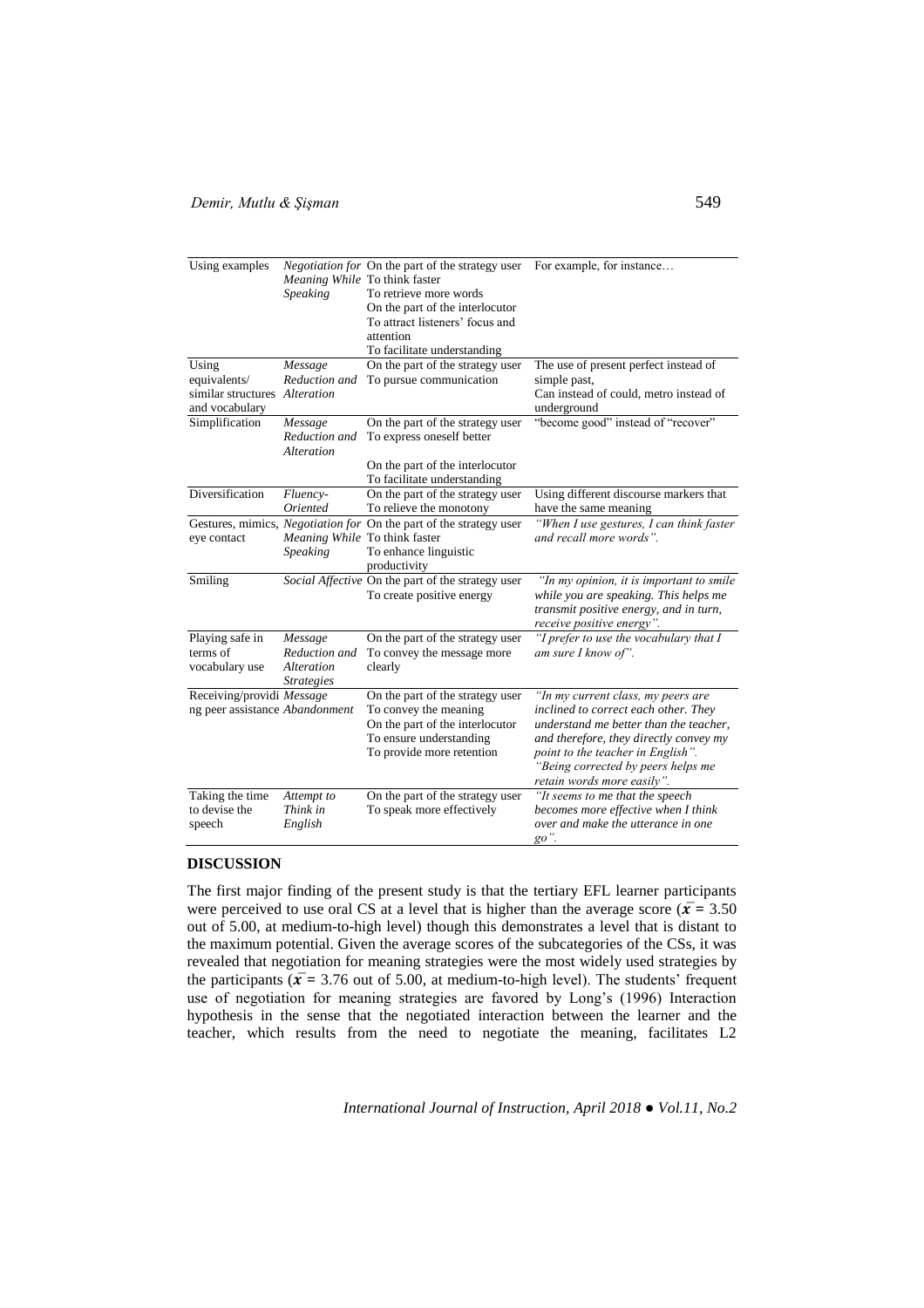development. Negotiation for meaning, Long asserts, sparks interactional adjustments by more competent interlocutors (i.e. teachers), which helps to make connections among "input, internal learner capacities, particularly selective attention, and output in productive ways" (p. 451-452), and therefore facilitates L2 learning. Negotiation for meaning, as a move oriented toward resolving communication breakdowns and working toward mutual comprehension (Pica, Holliday, Lewis & Morgenthaler, 1989), by leading to interactional modifications, makes it possible for L2 learners to get the necessary input from their interlocutors. In these respects, while the students' frequent use of negotiation for meaning strategies implies the communicative orientation of their classes, the interviewees' verbal accounts that reflected their rationales for the use of CSs corroborate this assumption. As the interview data revealed, the students reported using CSs, to a significant extent, in order to establish trouble-free communication purposes such as expressing themselves clearly, conveying the meaning smoothly, and facilitating interlocutors' understanding of the message.

When the relationship between students' gender and their use of oral CSs were examined, it was seen that there was no statistically significant difference in the mean scores of males and females in terms of the frequency of oral CS use. These results are consistent with the previous research on oral CSs. Working again with the university students in a Taiwanese context and utilizing the Nakatani's (2006) OCSI, Huang (2010) found no effects of gender on the use of oral CSs. There was also some contrasting evidence on this issue. Li (2010), for instance, found a significant difference between males and females in the use of oral CSs with females reporting more frequency of oral CS use.

Given the association between out-of-class exposure to English through audio-visual tools and the frequency of oral CS use, it was revealed that the participants' strategy use significantly varied by their out-of-class exposure to English and this variation occurred between those students with always and those with sometimes and rarely out-of-class exposure reportings to English. In this regard, with the presence of no never reportings in relation to the level of exposure, it is seen that a significant difference occurred only when the participants' level of frequency was observed at the poles. That is, there is a bigger frequency range when always reportings were compared to rarely and sometimes frequency levels than the other probable comparisons between the other particular frequency levels elicited in the instrument. In the same vein, Piranian (1979) reported that those language learners with more exposure to the target language were more successful in the use of oral CSs.

When the relationship between the students' oral CS use and their oral proficiency scores was investigated, the results indicated positive but weak correlations between strategy use and oral proficiency in terms of overall strategy use on the whole OCSI and also on four OCSI sub-scales. In this sense, it could be drawn from these results that the more frequent one employs oral CSs, the better oral proficiency scores he or she has in English, and vice versa. Huang and Naerssen's study (1987) showed supporting evidence to the results of this study. These researchers investigated the differences in learners' oral communication abilities by their frequency of oral CSs. In this regard, they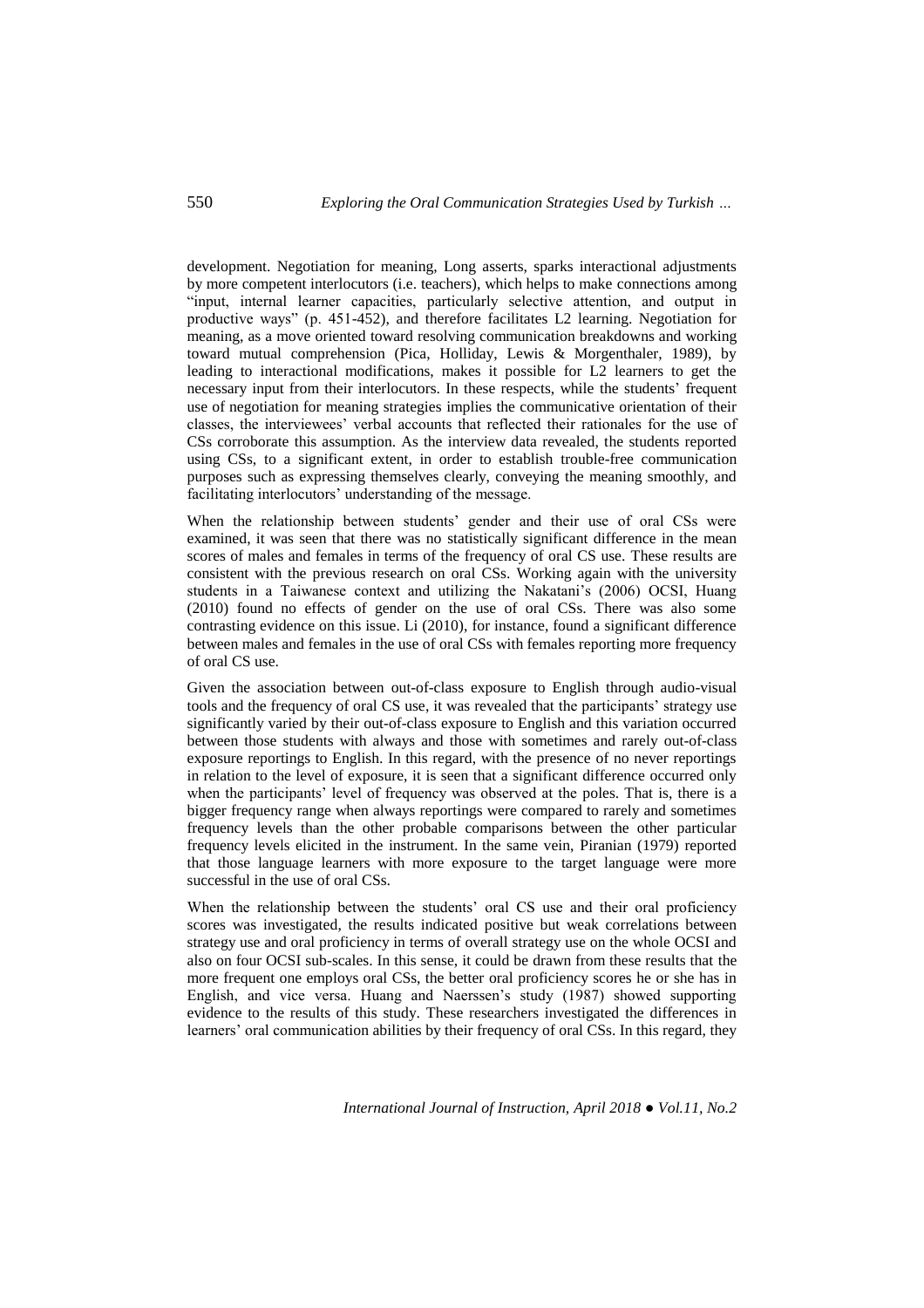categorized students into three different groups with regard to their frequency of strategy use. Comparing low use students to middle and high frequency use groups, they found that middle and high frequency students were significantly different from their low use counterparts in terms of their oral proficiency abilities with the two higher frequency group students gaining better oral proficiency scores. Thus, supporting the results from Huang and Naerssen's study (1987), the findings from this current research also implied a parallelism between the frequency of strategy use and one's oral performance.

### **IMPLICATIONS**

This study showed that the students with more exposure to English outside the school through audio-visual tools demonstrated higher uses of oral CSs than those with less exposure. In addition, their verbal accounts revealed their use of visual tools as a useful strategy to facilitate the conveying of meaning. Therefore, EFL learners should be prompted to draw from the benefits of recent technologies and audio-visual tools, through a number of exemplars and tools which are not limited to ICT, mobile applications, online practice opportunities, audiobooks and so on. Also, the ELT classroom environment needs to be enriched with visual tools such as realia, images etc. to allow for more meaningful negotiated interaction. What is more, while the L2 teacher is potentially the best role model in hand, strategy training for the use of oral CSs can also be effectively conducted with the inclusion of native and non-native interlocutors with different cultural and educational backgrounds. No doubt, this can help students enrich their strategy repertoires.

This study documented the EFL learners' stated use of oral CSs in the present context. Further studies could center upon the analysis of authentic speech to provide further insights into the use of these strategies by EFL learners. Such a study could also pave the way for the comparison of students' stated and actual use of oral CSs. Another worthwhile investigation would be to discover the parallelism between EFL learners' use of oral CSs in their native language and in the target language.

## **REFERENCES**

Anney, V. N. (2014). Ensuring the quality of the findings of qualitative research: Looking at trustworthiness criteria. *Journal of Emerging Trends in Educational Research and Policy Studies, 5*(2), 272-281.

Arpacı-Somuncu, D. (2016). Turkish EFL learners' use of communication strategies and its predictors. *ELT Research Journal*, *5*(3), 178-192.

Bengtsson, M. (2016). How to plan and perform a qualitative study using content analysis. *NursingPlus Open*, *2*, 8-14.

Bijani, H., & Sedaghat, A. (2016). The application of communication strategies by students with different levels of communication apprehension in EFL context. *Theory and Practice in Language Studies*, *6*(2), 366.

Briggs, S. R., & Cheek, J. M. (1986). The role of factor analysis in the development and evaluation of personality scales. *Journal of personality*, *54*(1), 106-148.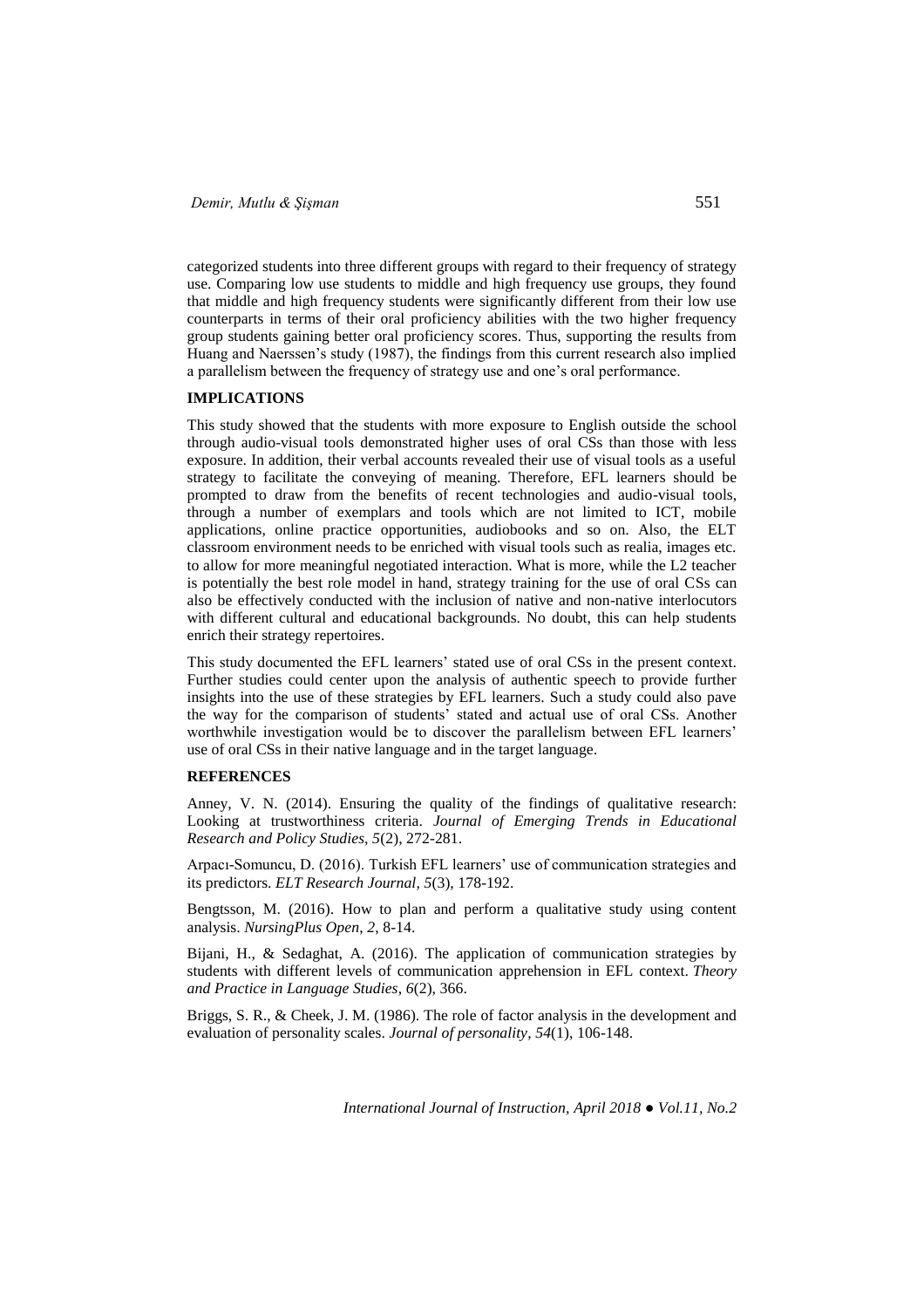Carter, N., Bryant-Lukosius, D., DiCenso, A., Blythe, J., & Neville, A. J. (2014). The use of triangulation in qualitative research. In *Oncology nursing forum* (Vol. 41, No. 5).

Catanzaro, M. (1988). *Using qualitative analytical techniques. In Nursing Research; Theory and Practice* (Woods P. & Catanzaro M., eds), C.V. Mosby Company, New York, pp. 437-456.

Creswell, J. W., & Clark, V. L. P. (2007). *Designing and conducting mixed methods research.* Thousand Oaks, CA: Sage Publications

Dörnyei, Z., & Scott, M. L. (1997). Communication strategies in a second language: Definitions and taxonomies. *Language learning*, *47*(1), 173-210.

Faerch, C., & Kasper, G. (1983). *Strategies in interlanguage communication*. London:

Longman.

Guba, E. G., & Lincoln, Y. S. (1981). *Effective evaluation: Improving the usefulness of evaluation results through responsive and naturalistic approaches*. Jossey-Bass.

Huang, X. H., & Naerssen, M. V. (1987). Learning strategies for oral communication. *Applied linguistics*, *8*(3), 287-307.

Huang, C. P. (2010). Exploring factors affecting the use of oral communication strategies. *LongHua Technology University Journal*, *30*, 85-104.

Hymes, D. (1972). On communicative competence. *Sociolinguistics*, *269293*, 269-293.

Khan, S. M. (2015). Influence of speech anxiety on oral communication skills among ESL/EFL learners. *Advances in Language and Literary Studies*, *6*(6), 49-53.

Kline, P. (1999). *The handbook of psychological testing* (2nd ed.). London: Routledge

Koçoğlu, Z. (1997). *The role of gender in communication strategy use*. Paper presented at the 31st Annual Meeting of the Teachers of English to Speakers of Other Languages, Orlando, FL, March 11-15, 1997.

Kömür, Ş., & Büyükyavuz, O. (2013). A comparative evaluation of preservice English teachers' coping strategies in oral communication. *Képzés És Gyakorlat, 11*, 108-124.

Li, R. L. (2010). *The relationship between speaking anxiety and speaking strategies among university students in Taiwan.* Unpublished Master thesis, National Ping Tong University of Education, Ping Tong, Taiwan.

Littlemore, J. (2003). The communicative effectiveness of different types of communication strategy. *System*, *31*(3), 331-347.

Long, M. (1996). The role of the linguistic environment in second language acquisition. In W. Ritchie & T. Bhatia (Eds.), *Handbook of second language acquisition.* San Diego: Academic Press.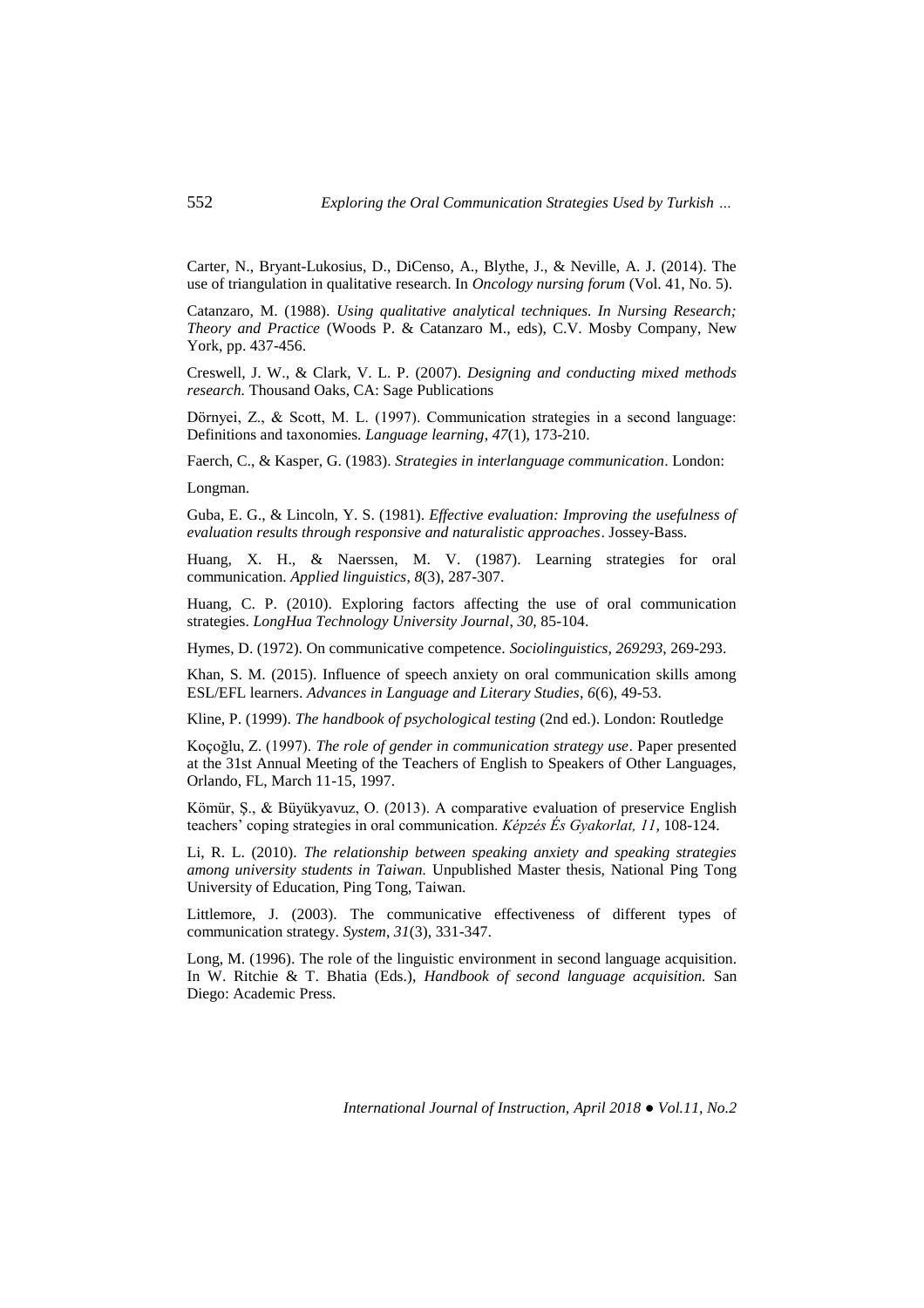Malasit, Y., & Sarobol, N. (2013). Communication strategies used by Thai EFL learners. In *Proceedings of International Conference on Foreign Language Learning and Teaching* (pp. 802-815).

Maldonado, M. R. (2016). Communication strategies used by different level L2 English learners in oral interaction. *Revista signos*, *49*(90), 71-93.

Maleki, A. (2007). Teachability of communication strategies: An Iranian experience. *System*, *35*(4), 583-594.

Maleki, A. (2010). Techniques to teach communication strategies. *Journal of Language Teaching & Research*, *1*(5), 640-646.

Mali, Z. O. (2007). *Exploring communication strategy use by learners of Isizulu in Synchronous computer-mediated communication (S-CMC)*. Unpublished Doctoral dissertation. The University of Iowa.

Mirzaei, A., & Heidari, N. (2012). Exploring the use of oral communication strategies by (Non) fluent L2 speakers. *The Journal of AsiaTEFL*, *9*(3), 131-156.

Morse, J. M. (1991). Approaches to qualitative-quantitative methodological triangulation. *Nursing research*, *40*(2), 120-123.

Nakatani, Y. (2006). Developing an oral communication strategy inventory. *The Modern Language Journal*, *90*(2), 151-168.

Nakatani, Y. (2010). Identifying strategies that facilitate EFL learners' oral communication: A classroom study using multiple data collection procedures. *The Modern Language Journal*, *94*(1), 116-136.

Nakatani, Y., Makki, M., & Bradley, J. (2012). 'Free' to choose: Communication strategy use in EFL classrooms in Iran. *Iranian Journal of Applied Linguistics, 15*(2), 61-83.

Pallant, J. (2007). *SPSS survival manual: A step-by-step guide to data analysis using SPSS version 15.* Nova Iorque: McGraw Hill.

Patton, M. Q. (2002). *Qualitative research and evaluation methods*. California EU: Sage Publications Inc.

Pica, T., Holliday, L., Lewis, N., & Morgenthaler, L. (1989). Comprehensible output as an outcome of linguistic demands on the learner. *Studies in Second Language Acquisition, 11*, 63-90.

Piranian, D. 1979. *Communication strategies of foreign language learners: a pilot study.* Unpublished manuscript, Slavic Linguistics, University of Washington.

Rost, M., & Ross, S. (1991). Learner use of strategies in interaction: Typology and teachability. *Language learning*, *41*(2), 235-268.

Tabachnick, B. G., & Fidell, L. S. (2007). *Using multivariate statistics*. Boston: Allyn and Bacon